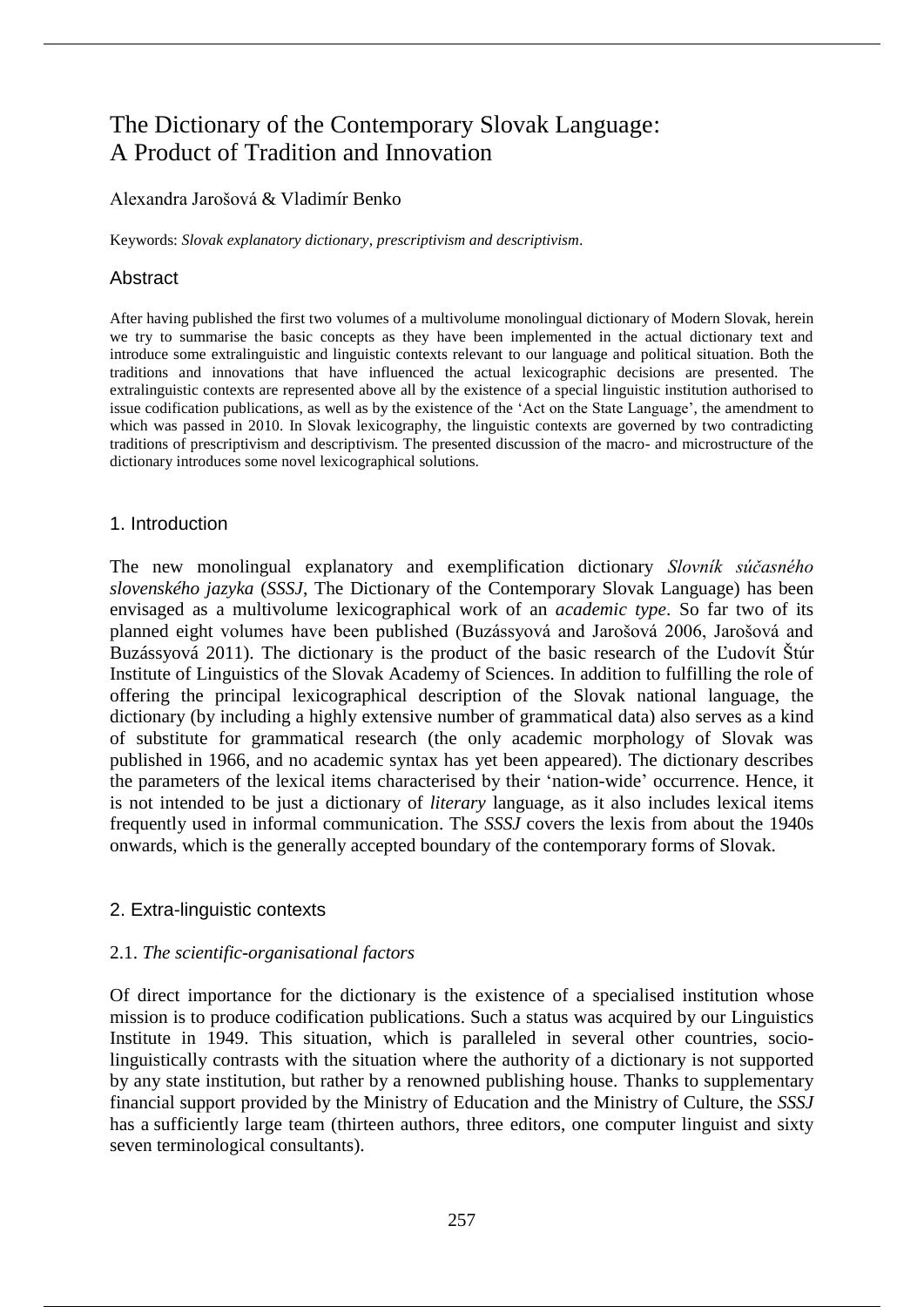#### 2.2. *The linguistic-political factor*

The status of the *SSSJ* is also influenced by the existence of the State Language Act of 1995, with its newer wording of 2010. This Act regulates the usage of Slovak as the state language (i.e. national language) in public communication, which is not an unusual situation as such. The problematic aspect of the Act is the fact that the state language is defined as being codified, and the Ministry of Culture (through the agency of the Central Linguistic Council as an advisory board to the minister) has a voice of authority with regard to the form of the codified state language. In the State Language Act, it is stipulated that 'no such interference into the codified form of the state language which is in discrepancy with its principles is admissible'. Thus, the Ministry has the authority to decide which changes suggested by experts are in discrepancy with its principles and which will not be included into the codification publication. On its Internet page, the Ministry presents a list of publications, including dictionaries, which have the status of codification publications. Due to the fact that the *SSSJ* has described some linguistic facts in compliance with real linguistic norms but in discrepancy with the previous codifications, and did not submit these changes to the Ministry of Culture for approval, it has not been granted a note of approval of its status as a codification publication. Another publication traditionally produced by our Institute – *Pravidlá slovenského pravopisu* (The Rules of Slovak Orthography), part of which is a dictionary – is routinely submitted for approval to one of the governmental institutions as it is a compulsory constituent of the school curricula. In the case of dictionaries, the requirement of such an approval process seems problematic to many linguists because of the fact that it instigates the following dogmatic interpretation of standard Slovak: (a) the standard (literary) norm includes only the linguistic phenomena delimited by the codification publication regardless of their actual usage; and (b) within monitoring the observance of the standard language, the particular text is mechanically compared to the given manual. Such an approach can hamper linguistic creativity; it can have its impact upon the natural transition of lexical items from one stylistic register to another, and ultimately it can also deform the scientific research. Within the existing status quo, the Ministry of Culture does not publicly criticise the dictionary, and the authors of the *SSSJ* are convinced that a large majority of the changes that the *SSSJ* introduces will become part of the updated codification publications.

## 3. Linguistic contexts

An official codification publication, i.e. one published by or approved by a governmental institution, could only be published after 1918, i.e. after the establishment of the first Czechoslovak Republic. In the period between the world wars (1918 – 1939) no official explanatory dictionary was published. In the given period, the work concentrated on formulating the orthographic rules and accompanying them with a dictionary. Within nine years, two official editions of orthographic works were published. They represented two differing ideological attitudes and codified different sets of linguistic phenomena. The first publication entitled *Pravidlá slovenského pravopisu* (The Rules of Slovak Orthography; Vážný 1931) was based on the constitutional construct of the first Czechoslovak Republic: i.e. the proposition of the existence of a so-called 'Czechoslovak language' in its Slovak version. Part of the Slovak public reacted most critically and disapprovingly to these *Rules*. On the other hand, the second publication, *Pravidlá slovenského pravopisu* (The Rules of Slovak Orthography; Baník, 1940), was based on a certain idealised concept of the language and presented Slovak as a structurally highly regular and very self-contained language that was to be cleaned of any foreign, non-systemic elements (i.e. above all from Bohemisms). The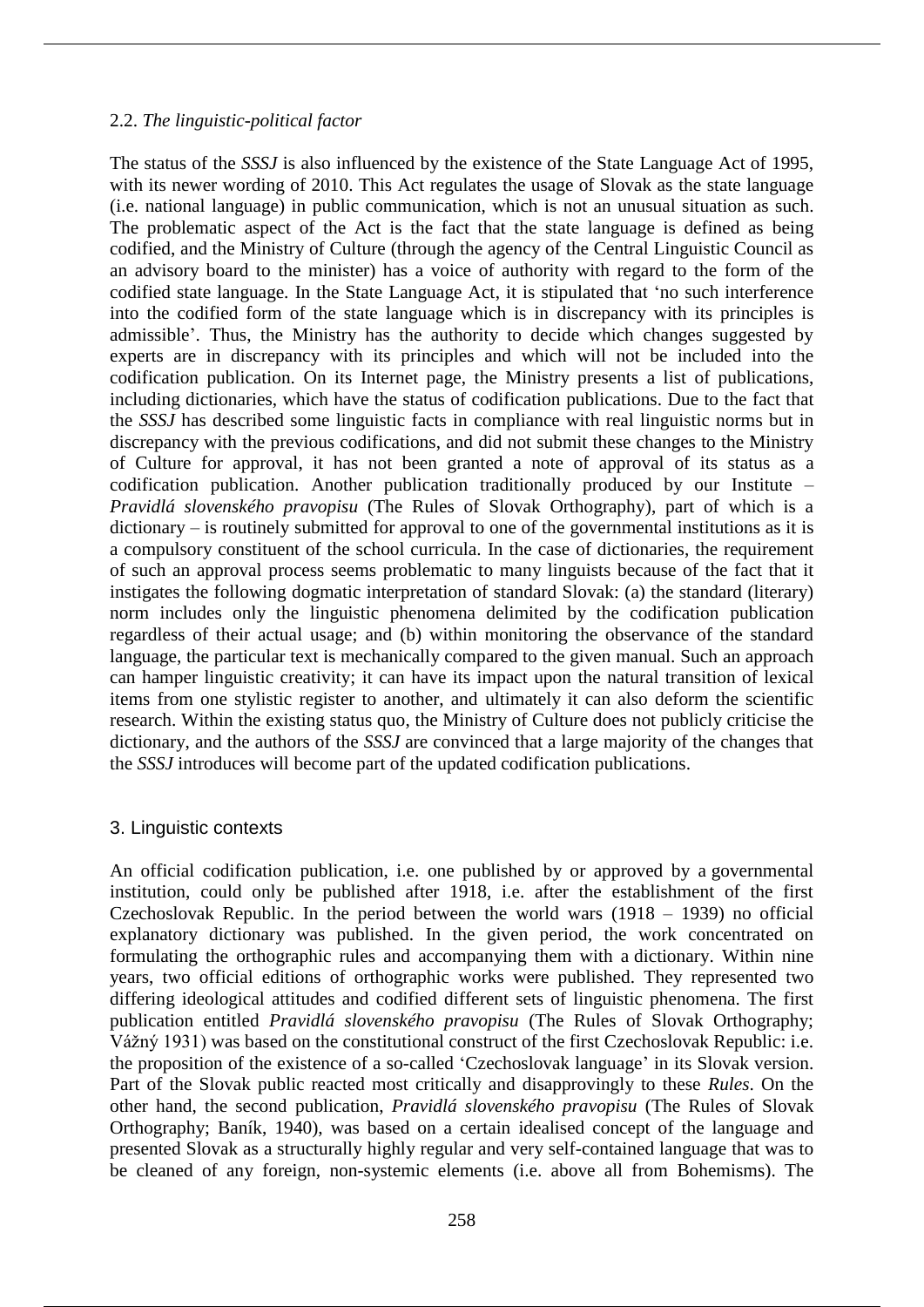Slovak public witnessed the birth of the first modern explanatory dictionary as late as in 1959, when the first volume of *Slovník slovenského jazyka* (A Dictionary of the Slovak Language; Peciar 1959 – 1965) was published. Many criticised the dictionary as only a mere registration of usage covering a period of 100 years and as not having any normative character (on the basis of excerpts it failed to exclude from the standard numerous supposed or real Bohemisms, while on the contrary it excluded dialecticisms). This critical position found its reflection in the conception of *Krátky slovník slovenského jazyka* (A Concise Dictionary of the Slovak Language; Kačala and Pisárčiková 1987). This was based on an envisaged ideal of the language which was to be respected within standardising the linguistic usage. In its 'purificational-constructional' spirit, the dictionary 'purified' the lexis from unnecessary units (mostly Bohemisms) and constructed linguistic elements complying with the system. The *SSSJ* as a dictionary chronologically following after *Krátky slovník slovenského jazyka* is thus being created in an environment of a certain codification continuum characterised by the alternative application of contradictory codification attitudes.

# 4. The descriptive and prescriptive dimension of the SSSJ

What kind of language is the *SSSJ* trying to describe? In short, we can say that it is the 'real' language (in this primary approximation, without the attribute 'literary') as manifested in actual language usage. We have been working with the notion of a 'real norm', which in contrast to usage is on a higher level of abstraction; it is *langue*-oriented and is more compatible with the character of lexicographic reflection. Within the attempts at establishing the norm, a decisive role is played by the frequency manifested in large databases, although we cannot count on the absolute objectivity of the description in consequence of the qualitative limits of the corpora. Any further splitting of the norm into a standard one and any other one (i.e. non-standard or non-classifiable) is the result of imposing artificial linguistic criteria (cf. Nebeská 1999, Cvrček 2008). As language does not just represent a mere instrumentality, and as Slovaks perceive their language as having a highly positive value, the legitimacy of this concept makes it acceptable and applicable to our dictionary. We tend to avoid using the label 'incorrect'. The non-standard character of a lexical unit, i.e. any restrictions of its usage only to the sphere of the informal, is indicated by the labels 'slang' and 'substandard' (loan words, mostly non-adapted Bohemisms bearing the structural features of the source language). The *SSSJ* reflects the development of linguistic standards to a larger extent than this is done and can be done by a concise dictionary. This is manifested for instance by presenting a larger number of lexical, pronunciation and morphological variants, as well as by presenting a different normative-stylistic evaluation of some words in comparison to their actual codification. In the *SSSJ* the identified lexical and morphological variants are ordered according to their frequency.

## 5. The manner of presentation: selected aspects

## 5.1. *Macrostructure*

The main novelty within the dictionary macrostructure is the *'autonomisation*' *of the list of headwords*. Above all, this concerns the separate (i.e. autonomous) listing of derivatives: presented in a new manner in the dictionary are the semantic descriptions of denominal relational adjectives (*golier* n. 'collar'→ *golierový* adj. 'pertaining to collar', *baník* n. 'miner'→ *banícky* adj. 'pertaining to mines, miners, or mining'), deadjectival adverbs (*jemný*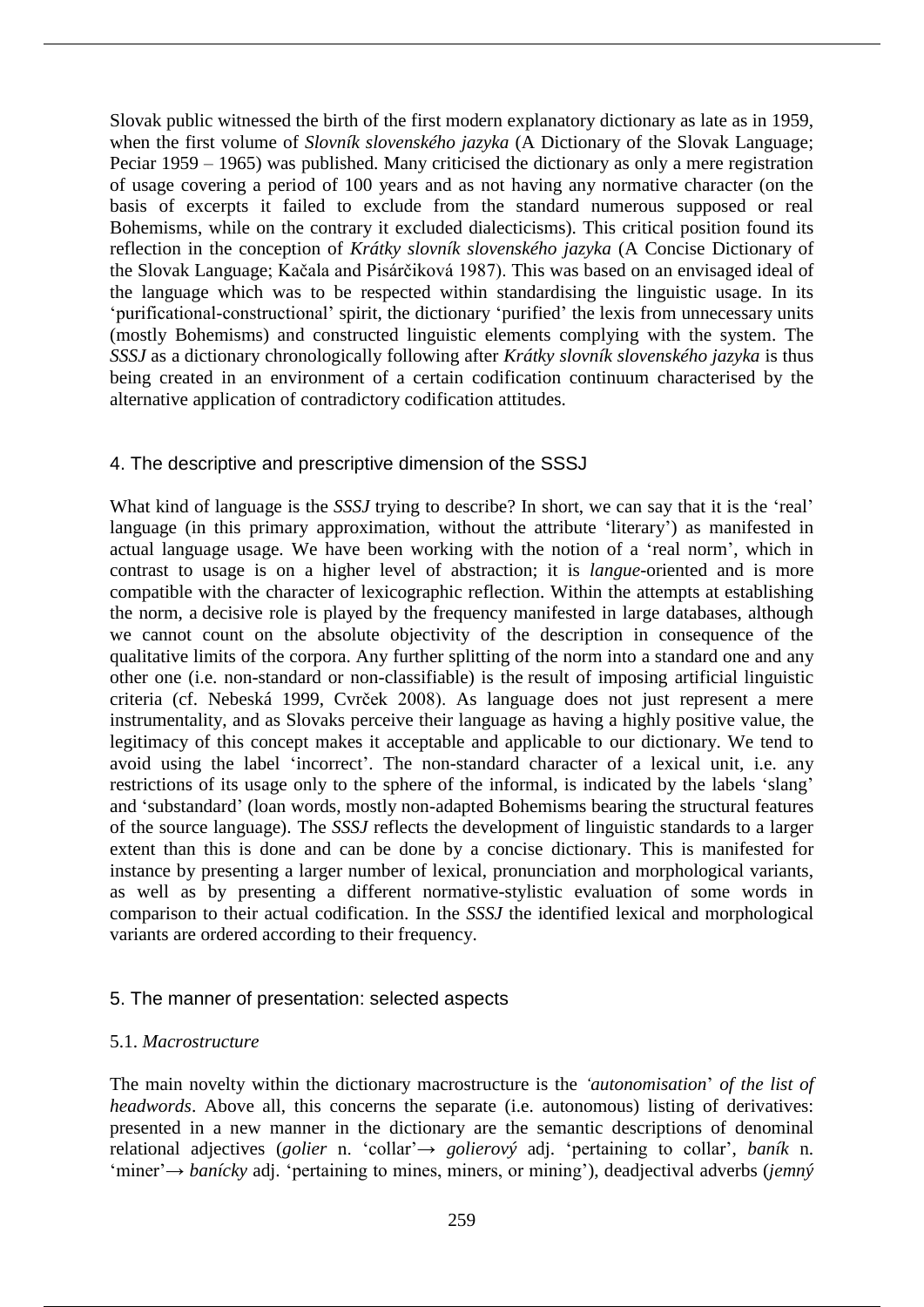adj. 'gentle'→ *jemne* adv. 'gently'), and deadjectival nouns (above all, abstract nouns: *jemný* 'gentle' → *jemnosť* 'gentleness'). While in previous dictionaries these lexical groups were presented as run-ons attached to the headwords of their motivating noun, in the *SSSJ* they are presented separately.

The presentation of lexical units within headwords and sub-headwords (i.e. of the lexical units having an explanation of their own) has influenced the *manner of the presentation of multiword lexical units.* The main criterion for classifying multi-word lexical units is constituted by the type of their nominative function: (a) phrasemes or phraseological units – lexical syntagmas or sentences, the nominative function of which specialises primarily in conveying the evaluative and expressive attitudes of the speaker (i.e. their semantic content comprises evaluative and expressive elements); (b) lexicalised word combinations – adjective-noun compounds, verb-noun constructions with an abstract noun; and (c) multiword (technical) terms – lexical units having an exact definition of meaning. How is this classification related to the idiomaticity of word combinations and how do we understand this idiomaticity? The idiomacity of a word combination is based on the anomalous (irregular) combinatorics of their elements, 'of which at least one does not function in the same way in another combination' (Čermák 2007: 147). Idiomacity understood in this way is present in all phrasemes, and it is also possible (though in Slovak not prototypical) in lexicalised word combinations and multiword terms. Hence, the main classification feature for separating phrasemes is not idiomaticity but their pragmatic meaning. Phrasemes are placed at the end of the respective entries (in the case of a polysemic entry after its last sense) and their status is similar to that of headwords (they are indicated in colour and accompanied by explanations). Multiword terms, for example the hydrographic term *plavebná hĺbka* 'navigable depth' or the term in photography *hĺbka ostrosti* 'depth of focus', are included in the first sense of the primarily non-terminological headword **hĺbka** 'depth', but they are separated from the ordinary word-combination data by a special symbol. Similarly, lexicalised word combinations, e.g. *rybia kosť* 'herringbone, fishbone' (a common denotation of the textilerelated term 'broken twill weave') and *špiková kosť* 'marrowbone', are separated from 'freeword combinations' (e.g. *hovädzia kosť* 'beef bone') in the second sense of the entry **kosť**  'bone'.

# 5.2. *Microstructure*

In constructing a definition we take into consideration the model of the meaning of the word as a potential complex of knowledge about the denoted entity or situation, as well as the complex of evaluations, attitudes and connotations present in the consciousness of an average member of the language community. This perception of meaning (influenced by cognitive linguistics) implies a diversion from the strictly structural conception of meaning as presented in previous lexicographical works. Instead of binary oppositions, we prefer a scale-type presentation of the lexical-semantic phenomena. These theoretical points of departure are reflected in the structure and information content of the entry by means of its *contextualisation* (i.e. enrichment of the definitions by elements of typical contexts using a wide range of examples) and by means of its *pragmatisation* (using supplementary and/or explanatory notes of a pragmatic nature).